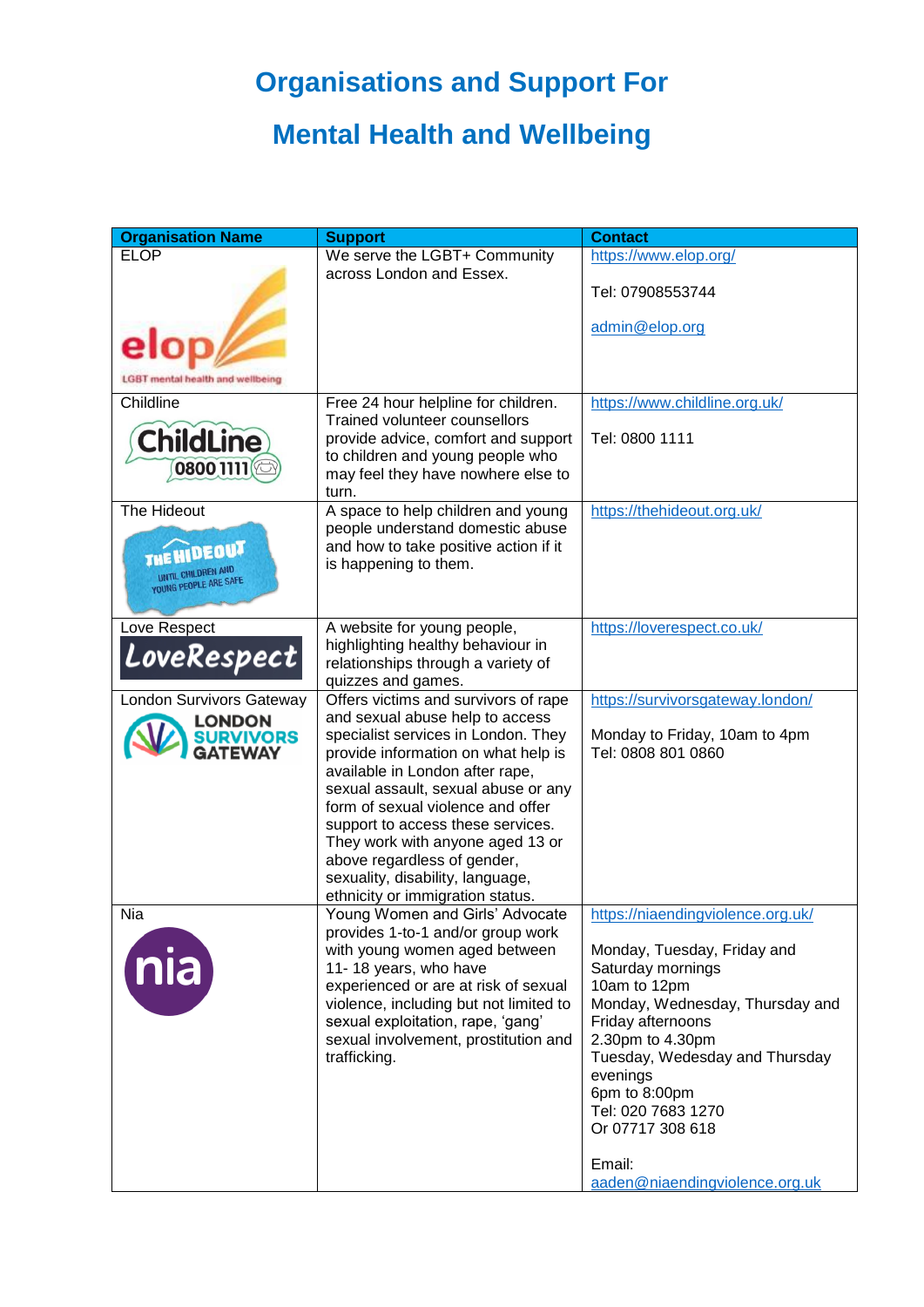| <b>Organisation Name</b>                                                | <b>Support</b>                                                                                                                                                                                                                                                                                                                                                                                                                     | <b>Contact</b>                                                      |
|-------------------------------------------------------------------------|------------------------------------------------------------------------------------------------------------------------------------------------------------------------------------------------------------------------------------------------------------------------------------------------------------------------------------------------------------------------------------------------------------------------------------|---------------------------------------------------------------------|
| National Youth Academy<br>Service<br>national vouth<br>advocacy service | Offer information, advice, advocacy<br>and legal representation to children,<br>young people and vulnerable adults<br>(up to 24 years) through a network<br>of dedicated paid workers and<br>volunteers throughout England and<br>Wales.                                                                                                                                                                                           | https://www.nyas.net/<br>Tel: 0808 808 1001<br>Email: help@nyas.net |
| <b>Respect Not Fear</b>                                                 | A website for young people about                                                                                                                                                                                                                                                                                                                                                                                                   | https://respectnotfear.co.uk/                                       |
| <b>Respect not Fear</b>                                                 | healthy relationships, honour based<br>abuse, female genital mutilation<br>and an LGBT section, all with<br>games and activities.                                                                                                                                                                                                                                                                                                  | Tel: 0115 962 3237                                                  |
| Thinkuknow<br><b>HINK</b>                                               | Provides resources, training and<br>support for professionals who work<br>directly with children and young<br>people, to help them to stay safe<br>online.                                                                                                                                                                                                                                                                         | https://www.thinkuknow.co.uk/                                       |
| Love Respect<br>LoveRespect                                             | A website for young people,<br>highlighting healthy behaviour in<br>relationships through a variety of<br>quizzes and games.                                                                                                                                                                                                                                                                                                       | https://loverespect.co.uk/                                          |
| Signhealth                                                              | SignHealth's Domestic Abuse                                                                                                                                                                                                                                                                                                                                                                                                        | https://signhealth.org.uk/                                          |
| THE DEAF HEALTH                                                         | Service is a specialist service for                                                                                                                                                                                                                                                                                                                                                                                                |                                                                     |
| <b>CHARITY</b><br><b>SIGNHEALTH</b>                                     | Deaf adults and children who have<br>experienced or witnessed abuse.                                                                                                                                                                                                                                                                                                                                                               | Tel: 020 3947 2600                                                  |
|                                                                         | We are the only domestic abuse<br>service in the UK that                                                                                                                                                                                                                                                                                                                                                                           | SMS: 07800 003421                                                   |
|                                                                         | communicates with Deaf people<br>directly, using a variety of<br>communication methods,<br>predominantly British Sign<br>Language (BSL). We are a team of<br>IDVAs, YPVAs and a children and<br>family worker that work with<br>professionals and the client to<br>ensure the best support.<br>Who the service is for?<br>People who are Deaf or Hard of<br>Hearing. We support people of all<br>genders, sexuality, and religion. | Email: da@signhealth.org.uk                                         |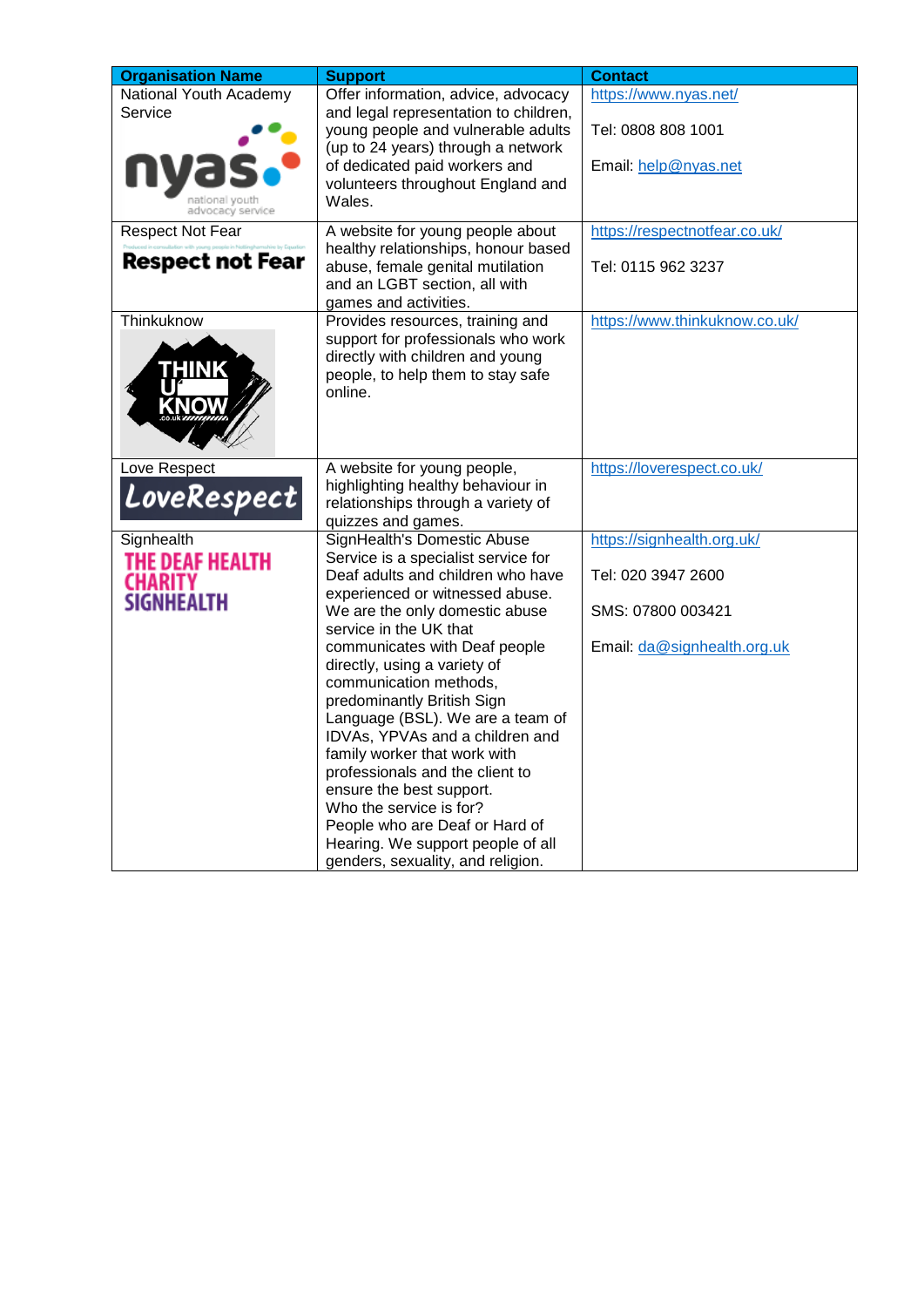| <b>Organisation Name</b>                                                                                  | <b>Support</b>                                                                                                                                                                                                                                                                                                                                                                                                                                                                                                                                                                                                                                | <b>Contact</b>                                                                                                |
|-----------------------------------------------------------------------------------------------------------|-----------------------------------------------------------------------------------------------------------------------------------------------------------------------------------------------------------------------------------------------------------------------------------------------------------------------------------------------------------------------------------------------------------------------------------------------------------------------------------------------------------------------------------------------------------------------------------------------------------------------------------------------|---------------------------------------------------------------------------------------------------------------|
| Depaul UK                                                                                                 | Focuses on young people in crisis<br>and beyond. They support young<br>people by:<br>Offering a safe place to stay in a<br>crisis,<br>Helping them to take the step from<br>homelessness into stable housing,<br>Providing specialist long-term<br>support to help get lives back on<br>track.<br>Projects include 'Nightstop' that<br>provides a bed for the night for<br>young people who need it, in a<br>moment of crisis. Also 'Alone in<br>London' delivers a range of<br>services to young people who are<br>homeless or at risk of<br>homelessness, including<br>developing young people's skills<br>and providing the resources they | https://uk.depaulcharity.org/<br>Tel: 020 7939 1220<br>Email: depaul@depaulcharity.org.uk                     |
|                                                                                                           | need to secure sustainable and                                                                                                                                                                                                                                                                                                                                                                                                                                                                                                                                                                                                                |                                                                                                               |
| Abianda                                                                                                   | safe housing.<br>1:1 support for young people<br>exploited from London<br>Specialist support for young women<br>Help manage risk and safeguarding<br>Support to move away from criminal<br>exploitation<br>Family support<br>Help build network analysis through<br>pan London intel gathering<br>An out of hour's phone number for<br>professionals operated by St Giles<br><b>Trust</b>                                                                                                                                                                                                                                                     | https://www.abianda.com/<br>Monday to Friday 9am-5pm<br>Tel: 020 7686 0520<br>Email: Contacthello@abianda.com |
| Samaritans<br><b>SAMARITANS</b>                                                                           | Samaritans is a registered charity<br>aimed at providing emotional<br>support to anyone in emotional<br>distress, struggling to cope, or at<br>risk of suicide.                                                                                                                                                                                                                                                                                                                                                                                                                                                                               | https://www.samaritans.org/branches<br>/leyton/<br>Tel: 116 123<br>Email: jo@samaritans.org                   |
| East London NHS<br>Foundation Trust 24/7<br>Helpline<br><b>East London</b><br><b>NHS Foundation Trust</b> | If you need urgent support for your<br>mental health, please call our<br>mental health helpline and our<br>dedicated local staff will support<br>you to access the help you need.                                                                                                                                                                                                                                                                                                                                                                                                                                                             | https://www.elft.nhs.uk/service/447/Ci<br>ty--Hackney-Mental-Health-Crisis-<br>Line<br>Tel: 0800 073 0006     |
| Mind in the City, Hackney<br>and Waltham Forest                                                           | Mind in the City, Hackney and<br>Waltham Forest (Mind CHWF) is<br>driven by the needs of people<br>experiencing mental distress and<br>we won't give up until everyone<br>gets both support and respect.                                                                                                                                                                                                                                                                                                                                                                                                                                      | https://www.cityandhackneymind.org.<br>uk/<br>Tel: 020 8985 4239                                              |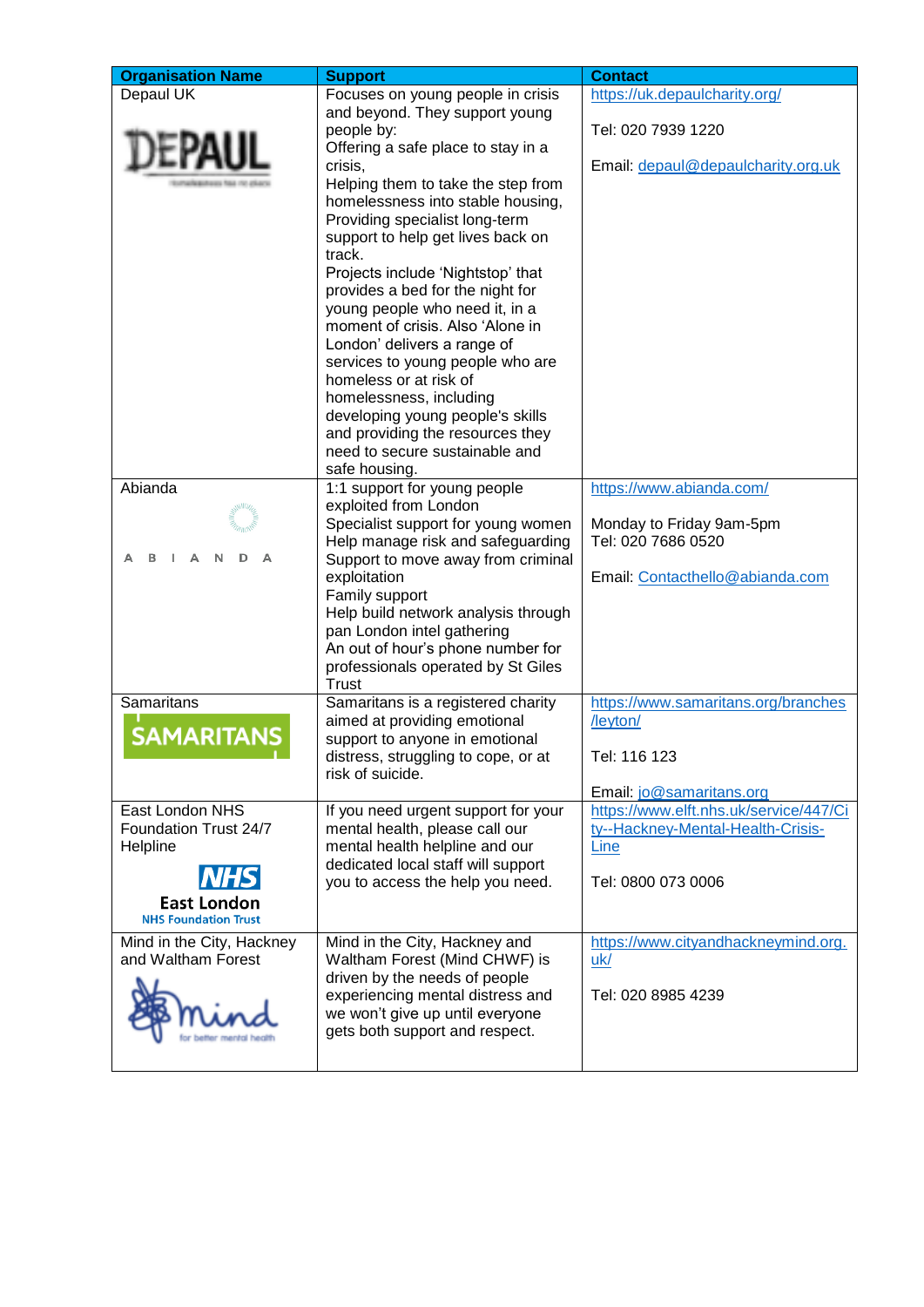| <b>Organisation Name</b>                                                                                    | <b>Support</b>                                                                                                                                                                                                                                                                                                                                                                                                                                                                                                                   | <b>Contact</b>                                                                                                                                            |
|-------------------------------------------------------------------------------------------------------------|----------------------------------------------------------------------------------------------------------------------------------------------------------------------------------------------------------------------------------------------------------------------------------------------------------------------------------------------------------------------------------------------------------------------------------------------------------------------------------------------------------------------------------|-----------------------------------------------------------------------------------------------------------------------------------------------------------|
| North Central London -<br><b>CAMHS 24/7 Crisis</b><br>Helpline<br><b>NHS</b><br><b>North Central London</b> | If you need urgent support for your<br>mental health, please call our<br>mental health helpline and our<br>dedicated local staff will support<br>you to access the help you need.                                                                                                                                                                                                                                                                                                                                                | https://northcentrallondonccg.nhs.uk/<br>my-health/getting-help-in-mental-<br>health-crisis/<br>Tel: 0800 151 0023                                        |
| <b>Clinical Commissioning Group</b><br><b>Better Lives Family Service</b>                                   | Better Lives is an integrated drug<br>and alcohol service delivered by<br>Camden and Islington NHS<br>Foundation Trust in partnership with<br>WDP and Humankind.<br>We offer a free and confidential<br>support service for individuals and<br>their families affected by drug and                                                                                                                                                                                                                                               | https://www.candi.nhs.uk/our-<br>services/better-lives-islingtons-drug-<br>and-alcohol-service<br>Tel: 020 3317 6099<br>Email: cim-tr.betterlives@nhs.net |
| Change Grow Live<br>Change<br>Grow<br>Live                                                                  | alcohol problems.<br>We believe everyone has the ability<br>to change.<br>There are a range of ways we can<br>support you if you are having issues<br>with drugs or alcohol. Our service is<br>a safe and confidential space for<br>vou.                                                                                                                                                                                                                                                                                         | https://www.changegrowlive.org/drug<br>-alcohol-service-waltham-forest/info<br>Tel: 0203 826 9600<br>Email: cgl.walthamforest@cgl.org.uk                  |
| Young Minds<br>fighting for young people's mental health                                                    | CAMHS stands for Child and<br>Adolescent Mental Health Services.<br>CAMHS is the name for the NHS<br>services that assess and treat<br>young people with emotional,<br>behavioural or mental health<br>difficulties.<br>CAMHS support covers depression,<br>problems with food and eating, self-<br>harm, abuse, violence or anger,<br>bipolar disorder, schizophrenia and<br>anxiety, among other difficulties.                                                                                                                 | https://www.youngminds.org.uk/youn<br>g-person/your-guide-to-<br>support/guide-to-<br>camhs?acceptcookies=                                                |
| Kooth<br>w                                                                                                  | Kooth is your online mental<br>wellbeing community. Access free,<br>safe and anonymous support.                                                                                                                                                                                                                                                                                                                                                                                                                                  | https://www.kooth.com/                                                                                                                                    |
| <b>Student Space</b><br><b>STUDENT</b><br>student<br><b>SPACE</b><br>minds                                  | Student Space is here to make it<br>easier for you to find the support<br>that you need during the<br>coronavirus pandemic.                                                                                                                                                                                                                                                                                                                                                                                                      | https://www.studentspace.org.uk/                                                                                                                          |
| Shout<br>shout<br>85258                                                                                     | Shout 85258 is a free, confidential,<br>24/7 text messaging support<br>service for anyone who is struggling<br>to cope. We launched publicly in<br>May 2019 and we've had more than<br>900,000 conversations with people<br>who are anxious, stressed,<br>depressed, suicidal or overwhelmed<br>and who need immediate support.<br>As a digital service, Shout 85258<br>has become increasingly critical<br>since Covid-19, being one of the<br>few mental health support services<br>able to operate as normal at this<br>time. | https://giveusashout.org/get-help/<br>Text: 85258                                                                                                         |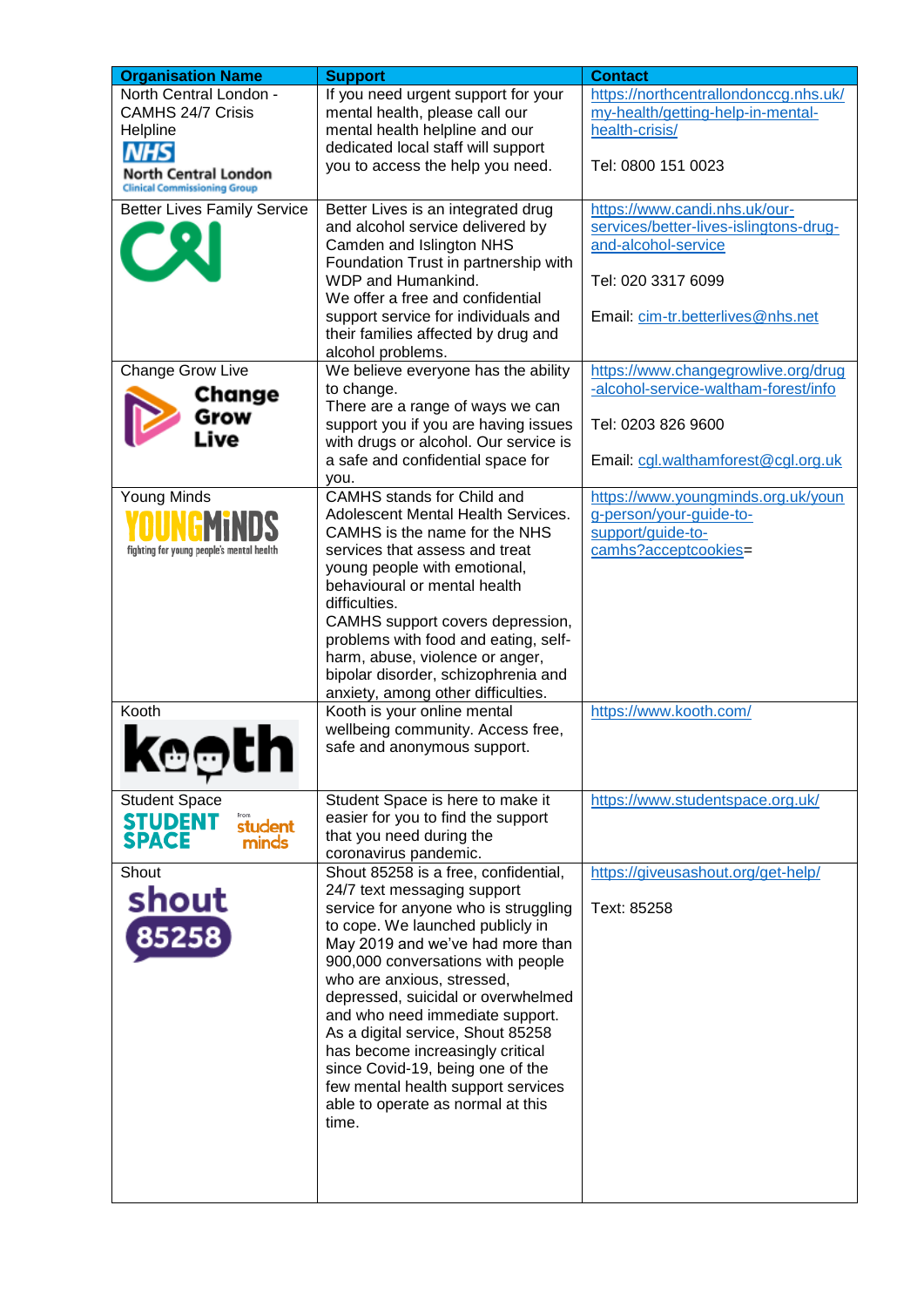| <b>Organisation Name</b>                  | <b>Support</b>                                                 | <b>Contact</b>                         |
|-------------------------------------------|----------------------------------------------------------------|----------------------------------------|
| Relate                                    | Children and Young People's                                    | https://www.relate.org.uk/relationship |
|                                           | Counselling is for any young person                            | -help/help-children-and-young-         |
| relate                                    | who's having problems. Whether it's                            | people/children-and-young-peoples-     |
|                                           | depression and mental health                                   | counselling                            |
| the relationship people                   | concerns or issues with parents or                             |                                        |
|                                           | people at school. Talking to a                                 |                                        |
|                                           | Relate Counsellor can help. Watch                              |                                        |
|                                           | the video below, in which Relate                               |                                        |
|                                           | Counsellor Graham explains what                                |                                        |
|                                           | to expect in counselling.                                      |                                        |
| Papyrus                                   | We provide confidential support and                            | https://www.papyrus-uk.org/            |
|                                           | advice to young people struggling                              |                                        |
|                                           | with thoughts of suicide, and                                  | Tel: 01925 572 444                     |
|                                           | anyone worried about a young                                   |                                        |
|                                           | person through our helpline,<br>HOPELINEUK.                    |                                        |
| <b>Get Connected</b>                      | We love to help people Get                                     | https://www.getconnected.org.uk/       |
| <b>Get Connected</b>                      | Connected. We are one of the                                   |                                        |
| K's #1 Resource for Dual Diagnosis        | largest providers of private                                   | Tel: 0203 993 5571                     |
| Powered by UKAT                           | rehabilitation, we treat drug and                              |                                        |
|                                           | alcohol addictions along with                                  |                                        |
|                                           | process addictions like gambling,                              |                                        |
|                                           | sex & love and eating disorders.                               |                                        |
|                                           | We are constantly at the forefront of                          |                                        |
|                                           | the latest addiction treatments and                            |                                        |
|                                           | look forward to helping you onto                               |                                        |
|                                           | your journey of recovery.                                      |                                        |
| Youth Access                              | We believe that every young person                             | https://www.youthaccess.org.uk/servi   |
|                                           | has a right to access free, high                               | ces/find-your-local-service            |
|                                           | quality advice and counselling.                                | Tel: 020 8772 9900                     |
|                                           | Working with our members, we<br>promote the Youth Access YIACS |                                        |
| <b>Championing advice and counselling</b> | (Youth Information, Advice and                                 |                                        |
|                                           | Counselling) model as part of local                            |                                        |
|                                           | services for young people                                      |                                        |
|                                           | everywhere.                                                    |                                        |
| <b>Health Talk</b>                        | On healthtalk.org you can find out                             | https://healthtalk.org/                |
|                                           | about what it's like to live with a                            |                                        |
| healthtalk.org                            | health condition, by watching other                            |                                        |
|                                           | people share their stories.                                    |                                        |
| Anti-Bullying Alliance                    | The Anti-Bullying Alliance is a                                | https://anti-bullyingalliance.org.uk/  |
| <b>LANTI-BULLYING</b>                     | coalition of organisations and                                 |                                        |
| <b>ALLIANCE</b><br>$\mathbf{\Lambda}$     | individuals that are united against                            |                                        |
|                                           | bullying.                                                      |                                        |